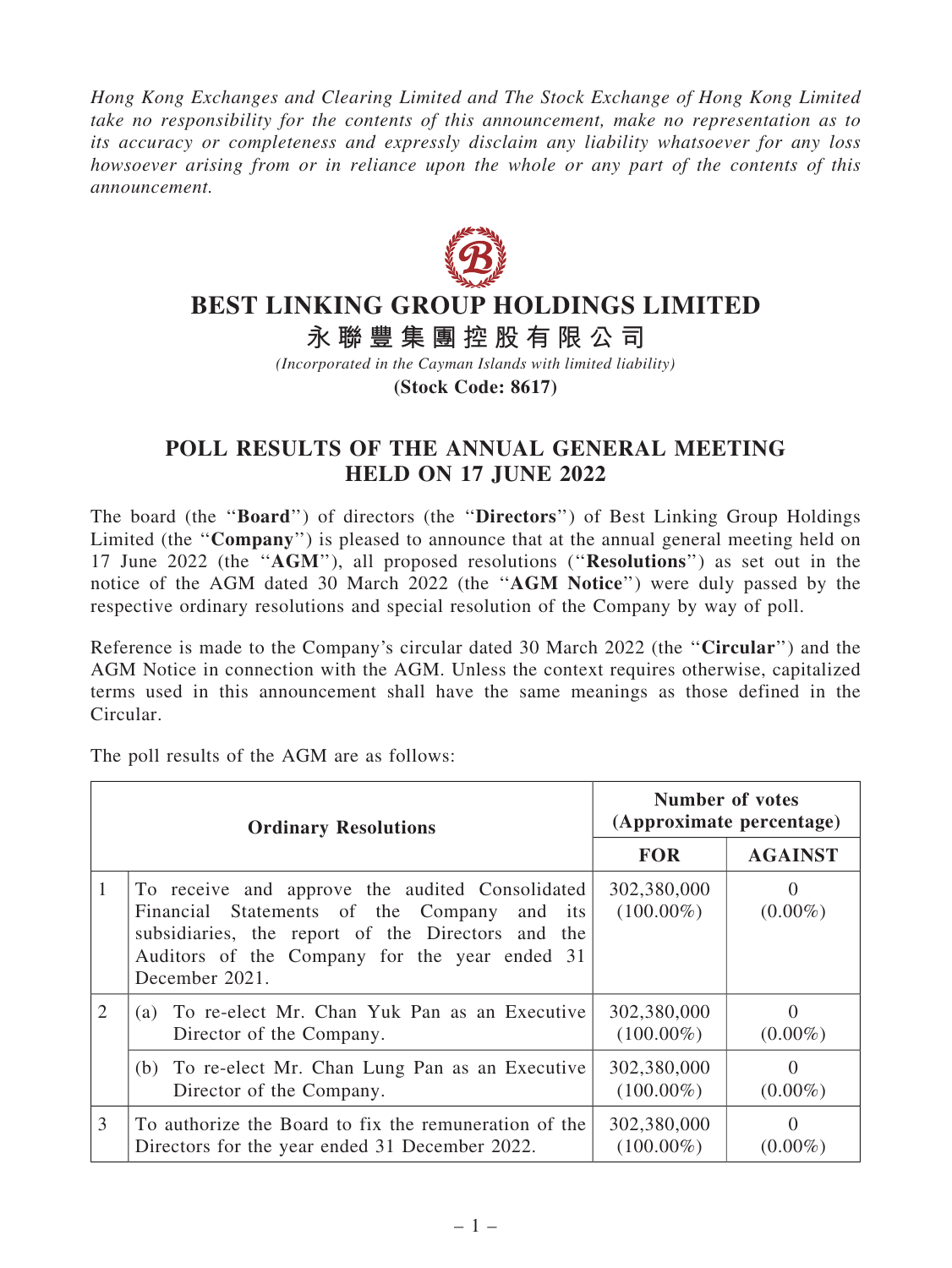| <b>Ordinary Resolutions</b> |                                                                                                                                                                                                                                                                                                                                                                                                                                                                                                             | <b>Number of votes</b><br>(Approximate percentage) |                              |
|-----------------------------|-------------------------------------------------------------------------------------------------------------------------------------------------------------------------------------------------------------------------------------------------------------------------------------------------------------------------------------------------------------------------------------------------------------------------------------------------------------------------------------------------------------|----------------------------------------------------|------------------------------|
|                             |                                                                                                                                                                                                                                                                                                                                                                                                                                                                                                             | <b>FOR</b>                                         | <b>AGAINST</b>               |
| $\overline{4}$              | re-appoint PricewaterhouseCoopers<br>To<br>the<br>as<br>independent auditors of the Company and authorize<br>the Board to fix its remuneration.                                                                                                                                                                                                                                                                                                                                                             | 302,380,000<br>$(100.00\%)$                        | $\overline{0}$<br>$(0.00\%)$ |
| 5                           | To grant a general and unconditional mandate to the<br>Directors to allot, issue and otherwise deal with<br>additional Shares not exceeding 20% of the aggregate<br>number of the issued Shares as at the date of the<br>passing of this resolution.                                                                                                                                                                                                                                                        | 302,380,000<br>$(100.00\%)$                        | $\overline{0}$<br>$(0.00\%)$ |
| 6                           | To grant a general and unconditional mandate to the<br>Directors to repurchase Shares not exceeding 10% of<br>the aggregate number of the issued Shares as at the<br>date of the passing of this resolution.                                                                                                                                                                                                                                                                                                | 302,380,000<br>$(100.00\%)$                        | $\overline{0}$<br>$(0.00\%)$ |
| 7                           | Conditional upon the passing of resolutions numbered<br>5 and 6 set out in the notice convening the 2022<br>AGM (the "Notice"), to extend the general and<br>unconditional<br>mandate<br>granted<br>by<br>resolution<br>numbered 5 by adding thereto the Shares repurchased<br>pursuant to the general and unconditional mandate<br>granted by resolution numbered 6.                                                                                                                                       | 302,380,000<br>$(100.00\%)$                        | $\theta$<br>$(0.00\%)$       |
| 8                           | To declare a final dividend out of the share premium<br>account of the Company at HK2 cents per Share in<br>respect of the financial year ended 31 December<br>2021.                                                                                                                                                                                                                                                                                                                                        | 302,380,000<br>$(100.00\%)$                        | $\overline{0}$<br>$(0.00\%)$ |
|                             | <b>Special Resolution</b>                                                                                                                                                                                                                                                                                                                                                                                                                                                                                   | <b>Number of votes</b><br>(Approximate percentage) |                              |
|                             |                                                                                                                                                                                                                                                                                                                                                                                                                                                                                                             | <b>FOR</b>                                         | <b>AGAINST</b>               |
| 9                           | amend the Company existing articles<br>of<br>To<br>association (the "Articles of Association") and to<br>restated<br>Articles<br>adopt<br>amended<br>and<br>of<br>an<br>Association, in order to bring the Articles<br>of<br>Association in line with the latest amendments to the<br>Rules Governing the Listing of Securities on GEM of<br>The Stock Exchange of Hong Kong Limited (the<br>"Listing Rules") in relation to overseas issuers<br>listing regime which came into force on 1 January<br>2022. | 302,380,000<br>$(100.00\%)$                        | $\overline{0}$<br>$(0.00\%)$ |

The description of the Resolutions above is by way of summary only. The full text appears in the AGM Notice.